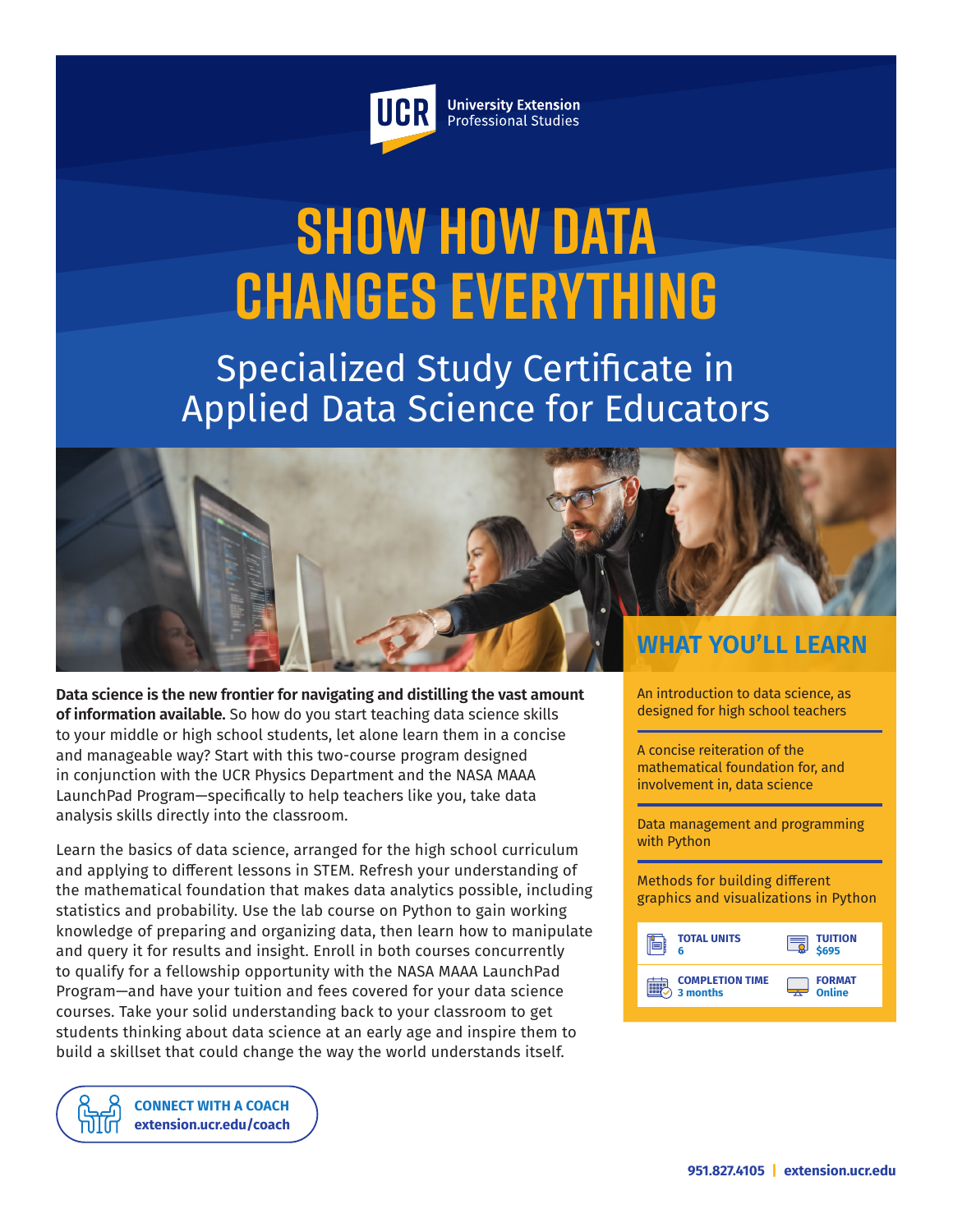

**TOTAL UNITS**

鹽

**6** 

Ħ

**TUITION \$695**

# **Specialized Study Certificate in Applied Data Science for Educators**

## **BENEFITS OF EARNING A CERTIFICATE**

There are several reasons why, Bachelor's degree in hand, you might be considering continuing your studies. An upgraded education section on your resume can open the door to a new career, or, if you're already working, lead to a promotion and a higher salary. While you're working, going back to school is an excellent way to stay current in rapidly changing fields, or, if you've been away from the workforce for a while, to quickly get caught up in the latest trends, concepts, and advances.

While there are as many paths to follow, as there are reasons to follow them when approaching continuing education, there is enormous value in terms of time, financial investment, and personal flexibility while gaining practical training from working professionals in your industry that extends beyond the theory of the classroom and into the real world.

**Pay per individual course**

as you register.

## **PAY AS YOU GO**



#### **KEY BENEFITS INCLUDE:**

- UC quality curriculum
- Professional endorsements
- Schedule flexibility
- Variety of courses and programs

AVERAGE COURSE TUITION

**\$595** PER (4 UNIT) COURSE

• Instruction from professional leaders in the industry

*\*Learn more about tuition assistance.*

## **CAREER INFORMATION**